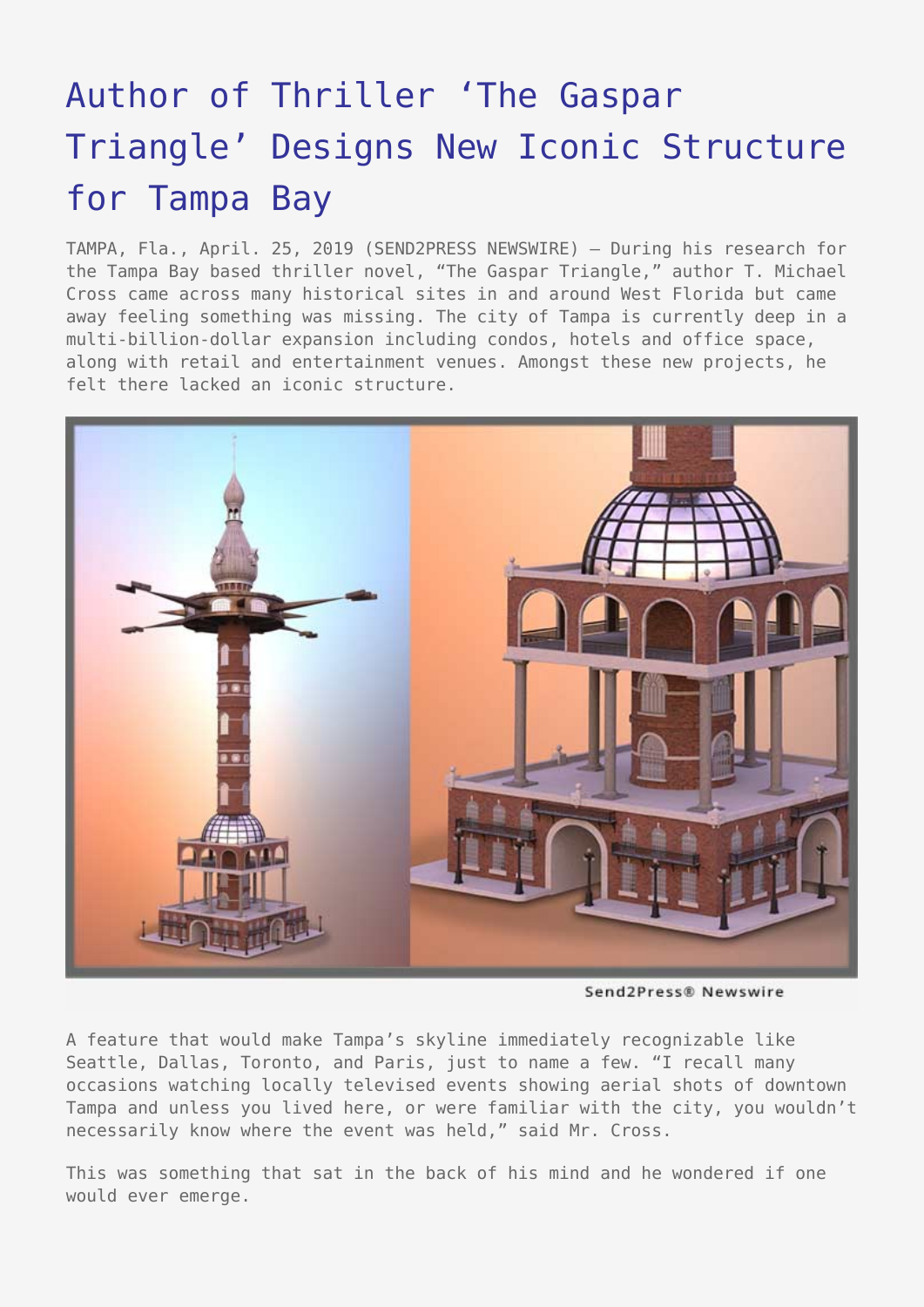Not intending to be the one that could potentially create such a structure, the inspiration came one day from a passing glance at the cover of his novel. In the corner was an image of an antique compass and the idea exploded from there.

One thing he did notice during those televised events was, that while you would see some of the best elements of Tampa Bay, they would focus on three main areas: Historic Ybor City, the stunning building of the old Tampa Bay Hotel, now the University of Tampa, and the beautiful beaches and waterways. Also focusing on these elements Mr. Cross designed what he calls "The Tampa Tower."

At over six hundred feet tall, the Tampa Tower would stand high over the Tampa skyline. The observation deck, designed in the shape of an enclosed antique compass, represents the maritime history of Tampa Bay and its waterways allowing 360-degree views of the area. Educational displays filled with pertinent and historical information would be placed around the space highlighting areas of interest that can be viewed through the large panoramic windows.



Send2Press® Newswire

Another great feature of the observation deck are the glass panels mounted within the floor which may give some visitors a moment's pause before taking a step. The Moorish themed minaret at the top of the tower is modeled after the former Tampa Bay Hotel, along with the brick-covered main column housing